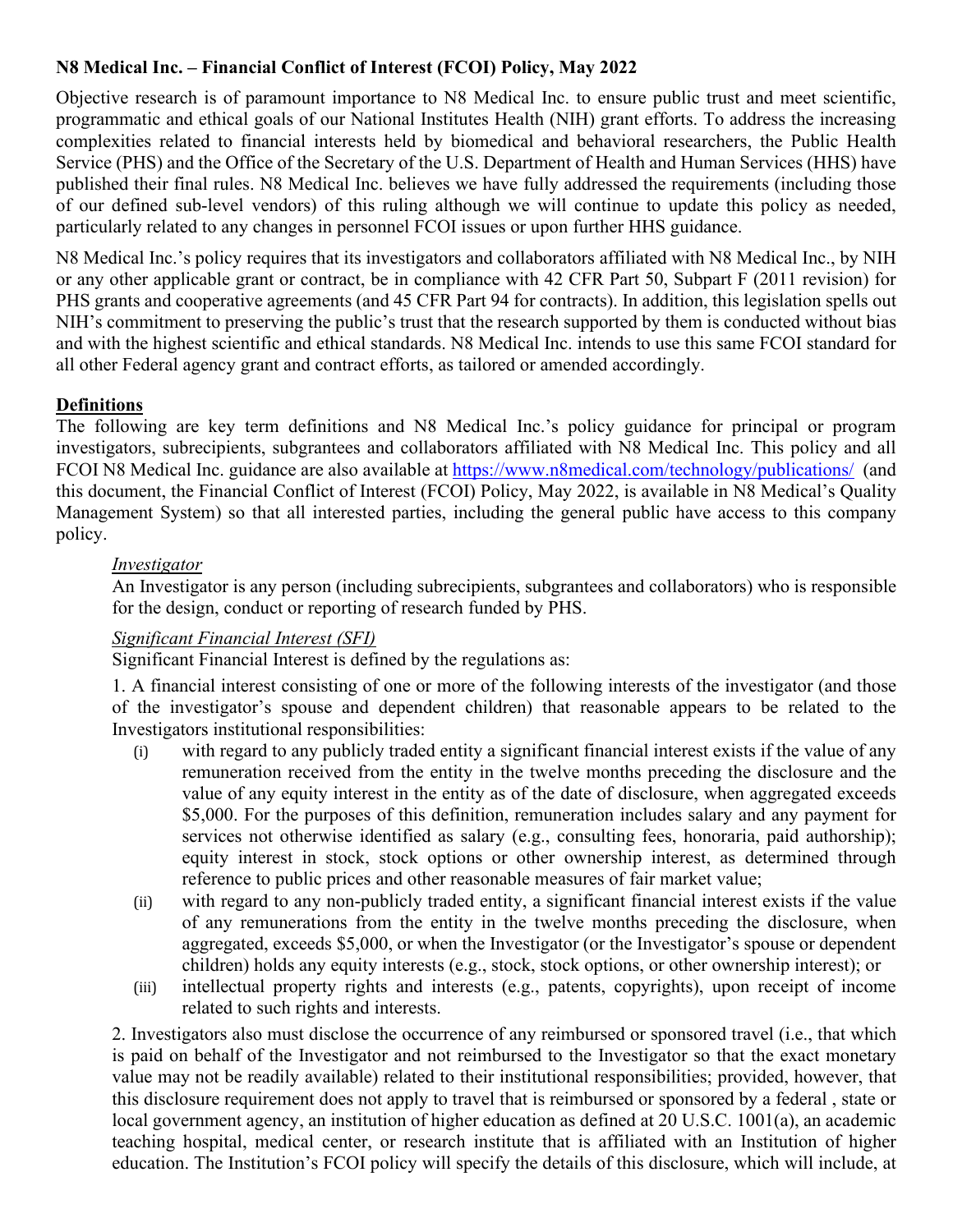a minimum, the purpose of the trip, the identity of the sponsor/organizer, the destination, and the duration. In accordance with the Institution's FCOI policy, the institutional official(s) will determine if further information is needed, including a determination or disclosure of monetary value, in order to determine whether the travel constitutes a FCOI with the PHS-funded research.

3. The term significant financial interest does not include the following types of financial interests: salaries, royalties or other remuneration paid by the institution to the Investigator if the Investigator is currently employed or otherwise appointed by the Institution, including intellectual property rights assigned to the Institution and agreements to share in royalties related to such rights; any ownership interest in the Institution held by the investigator, if the Institution is a commercial or for profit organization; income from investment vehicles, such as mutual funds and retirements accounts, as long as the Investigator does not directly control the investment decisions made in these vehicles; income from seminars, lectures or teaching engagements sponsored by a federal , state or local government agency an Institution of higher education as defined at 20 U.S.C. 1001(a), an academic teaching hospital, a medical center, research institute that is affiliated with an Institution of higher education; or income from service on advisory committees or review panels for a federal, state or local government agency an Institution of higher education as defined at 20 U.S.C. 1001(a), an academic teaching hospital, a medical center, or a research institute that is affiliated with an Institution of higher education.

## *Financial Conflict of Interest (FCOI)*

A Financial conflict of interest exists when N8 Medical Inc. reasonably determines that a Significant Financial Interest (defined above) could directly and significantly affect the design, conduct or reporting of NIH-funded research.

## *PHS Awarding Component*

The PHS awarding component is any sub-agency of the Public Health Service or Department of Health and Human Services.

## *Research*

PHS research is any project governed by PHS regulation, but excluding applications for Phase I support under the Small Business Innovation Research (SBIR) and Small Business Technology Transfer (STTR) programs.

## **Processes**

PHS regulations and guidance require specific processes for compliance, not simple recitation of requirements.

## *Training Requirements*

N8 Medical Inc. is required to complete training of its Investigators related to Financial Conflict of Interest (FCOI): the regulations, our Policy, and the Investigator's disclosure responsibilities. The training must be given to each N8 Medical Inc. Investigator (i) upon the effective date of this Policy, (ii) for each new Investigator upon hire, (iii) each time we change requirements for Investigators in this Policy (to the extent required to train the investigators on the new material implemented), (iv) whenever an Investigator has been found not to be following this policy, and (v) no less than every four years or as designated based on grant or role circumstances. The training must be updated no-less than every four years or as designated based on grant or role circumstances. Information and other resources developed by NIH will be updated as appropriate and can be accessed through the NIH Web site, presently at https://grants.nih.gov/grants/policy/coi/tutorial2018/story\_html5.html.

# *Disclosures/Reporting Process*

If any financial conflicts of interest (FCOIs) are found or known, they must be disclosed.

Prior to application for a PHS grant, and not less than annually during grant performance, all N8 Medical Inc. Investigators will review their financial interests and disclose all Significant Financial Interests to N8 Medical Inc.'s designated official(s). Any Investigator who is new to participating in a research project will review the financial interests policy and disclose all Significant Financial Interests to N8 Medical Inc.'s designated official(s), prior to beginning effort on the grant. N8 Medical Inc.'s designated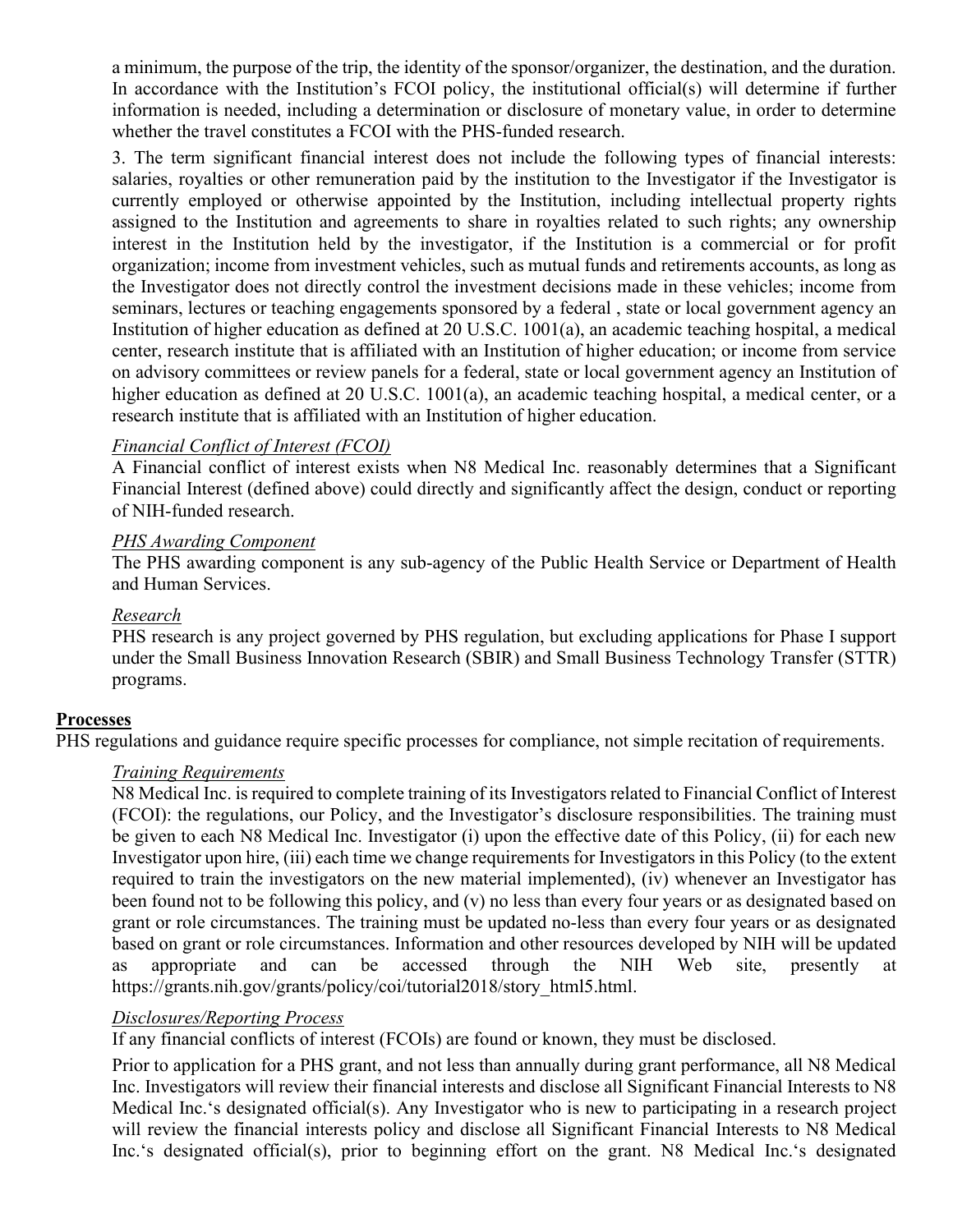official(s), will solicit a disclosure from any grant Investigator from whom a required disclosure has not been received.

Prior to beginning performance of a grant project, N8 Medical Inc.'s designated official(s) will review all disclosures and determine whether they contain any FCOI as defined above and in PHS regulations. All disclosure forms will be filed in a N8 Medical Inc. SFI file. If a FCOI is identified it will be put on the FCOI report through PHS's eRA Commons FCOI module as promptly as practicable, and prior to expending any grant funds.

If any interests are identified as conflicting subsequent to the initial report, they must be reported to N8 Medical Inc. within 30 days. N8 Medical Inc. will then report it to the PHS awarding component that has issued the award within 60 days. If a PHS-funded project is conducted by an investigator or Signing Official with a conflict that was not disclosed or managed, N8 Medical Inc. is required to disclose the conflict in each public presentation related to the results of the research.

## *Records Management*

The records of all financial disclosures and all actions taken by N8 Medical Inc. will be maintained in an SFI binder or binders, for at least three years from the date of submission of the final expenditures report for each PHS research grant, and throughout the completion of any litigation, claim, negotiation, audit or other action involving the records, whichever date is later.

#### *Management of a FCOI*

N8 Medical Inc.'s designated official(s) will take case-by-case action to address each FCOI, to ensure, to the extent possible, that the design, conduct, and reporting of research will be free from bias. Being a small company, this process must be adaptable, but in the event of any identified FCOI, must include either reducing or eliminating the FCOI, must include monitoring each Investigator to ensure compliance with management plan requirements, must include reporting promptly to NIH any discovery of noncompliance or other bias related to an enacted management plan, and must include reporting on the FCOI as described above and at least annually thereafter (during the grant performance) in time for the funding PHS Institution's annual report.

## *Publication of PHS Research Performed by an Investigator with an FCOI*

If a PHS-funded project is conducted by an Investigator with a conflict that was not disclosed or managed, N8 Medical Inc. will disclose the conflict in each public presentation related to the results of the research and request an addendum to each previously published presentation. Any research that is performed despite an FCOI causes a requirement to publish details of the FCOI on the N8 Medical Inc. web page, and to update the details annually on the web page, within 60 days of newly discovered FCOI, and remaining for at least three years from the most recent update. Note that it is N8 Medical Inc. policy not to permit research to proceed with an FCOI; if FCOIs are avoided, such a publication requirement will not be triggered.

## **Compliance and Penalties for Non-Performance**

If an investigator fails to comply with N8 Medical Inc.'s FCOI policy, within 120 days, N8 Medical Inc. shall complete a retrospective review of the Investigator's activities to determine bias. If a bias is found, N8 Medical Inc. shall submit a mitigation report to the NIH, in accordance with 42 CFR 50.605(b)(3), that shall address the impact of the bias on the research project and the actions it has taken to mitigate the bias. N8 Medical Inc. will work with the Investigator to set up an FCOI management plan to mitigate the situation. Companywide, N8 Medical Inc. is required to mandate the Investigator disclose the FCOI in each public presentation with research results if it was not reported up front. In extreme cases of bias, the Investigator may lose the right to work on the project or receive any future NIH funding, and/or be terminated by N8 Medical Inc.

## **Subawards for PHS Research Effort**

N8 Medical Inc.'s *Policies & Procedures for Federal Grant Subrecipients* apply to all subrecipient awards ("subawards") by N8 Medical Inc. In addition, subawards for research funded by a PHS Institution will establish in that written agreement that the subrecipient will have and follow its own FCOI policy, compliant with PHS